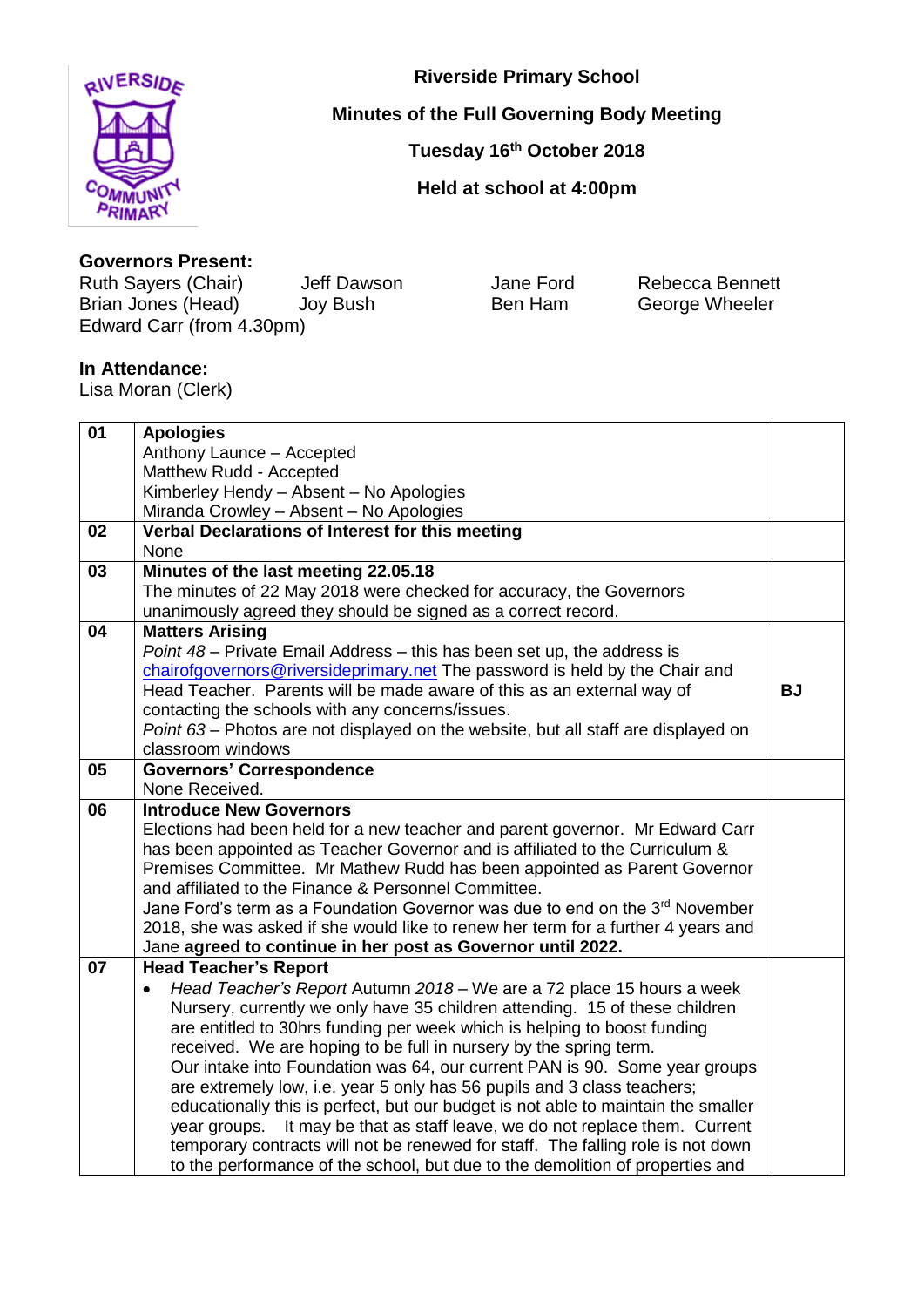|    | families being moved out of the area. Things should start to improve when the<br>new flats are built and families start to move back.<br>Staff - Mrs Tate, Yr1 teacher and Mrs Mee, Nursery teacher return from<br>٠<br>maternity leave next term. Mr Yuill left at the end of last term and Mrs Turnock<br>has settled well into the role of Deputy Head Teacher.<br>Our 3 NQTs have settled in well, all are on temporary contracts with us for one<br>year.<br>3 MTAs recently resigned from their posts, we advertised the posts and<br>received 23 applications. The posts have been filled and all have settled in<br>well.<br>Learners. Parents/carers and other stakeholders - Our Book Fair took place<br>recently and was very well supported raising over £800 to purchase books for<br>the school library. Unfortunately we recently had to cancel a year 2 trip to the<br>zoo as 30% of parents had not made the necessary donation towards the<br>costs. We can only ask parents for a "voluntary" donation and the school<br>always covers at least 50% of the cost of a trip. School budgets are getting<br>tighter and we are not able to subsidise costs as we once did.<br>Learners & Achievements - Results of the Year 1 phonics test and the year 2<br>and 6 SATs will be out shortly. The Head Teacher will be asking governors<br>from the curriculum committee to form a working group to analysis the data.<br>Personal Development and Well Being of the Learners - Riverside Rocks, our<br>$\bullet$<br>young carers support group, goes from strength to strength, with weekly<br>breakfast and lunch meetings and a trip to the beach this half term. Mrs<br>Turnock has re-launched our Thrive programme to support our most needy<br>pupils and has renamed it "Nurture Support". We have had no racist incidents<br>or exclusions at the school this term.<br>Inset Programme - A full inset programme was circulated for the term.<br>٠<br>Governors are always welcome to attend any inset session. Emphasis is on<br>teaching & learning this term; although teaching is good across the whole<br>school we are putting in that extra push to make it excellent!<br>Outside Agencies - The School Council, made up from pupil representatives<br>٠<br>from each class, continues to meet each month.<br>Leadership and Management - Budgets are falling and we are starting to<br>٠<br>notice tougher decisions having to be made when it comes to our expenditure.<br>We are 36 pupils down on last year's census which equates to a loss of<br>approximately £110K of funding.<br>Governors' Visits to School - 58 visits had been made to school between May<br>and July '18, many thanks to all Governors for dedicating this additional time<br>to our pupils. Special mention was made of Becky Bennett, the Link Governor<br>for Riverside Rocks, who had visited the group every week and Ben Ham for<br>his support during Theme Week.<br>Governor Training - No training had been attended during May and July.<br>$\bullet$ |  |
|----|----------------------------------------------------------------------------------------------------------------------------------------------------------------------------------------------------------------------------------------------------------------------------------------------------------------------------------------------------------------------------------------------------------------------------------------------------------------------------------------------------------------------------------------------------------------------------------------------------------------------------------------------------------------------------------------------------------------------------------------------------------------------------------------------------------------------------------------------------------------------------------------------------------------------------------------------------------------------------------------------------------------------------------------------------------------------------------------------------------------------------------------------------------------------------------------------------------------------------------------------------------------------------------------------------------------------------------------------------------------------------------------------------------------------------------------------------------------------------------------------------------------------------------------------------------------------------------------------------------------------------------------------------------------------------------------------------------------------------------------------------------------------------------------------------------------------------------------------------------------------------------------------------------------------------------------------------------------------------------------------------------------------------------------------------------------------------------------------------------------------------------------------------------------------------------------------------------------------------------------------------------------------------------------------------------------------------------------------------------------------------------------------------------------------------------------------------------------------------------------------------------------------------------------------------------------------------------------------------------------------------------------------------------------------------------------------------------------------------------------------------------------------------------------------------------------------------------------------------------------------------------------------------------------------------------------------------------------------------------------------------------------------------------------------------------------------------|--|
|    | Details of future courses and how to enrol on them were circulated to                                                                                                                                                                                                                                                                                                                                                                                                                                                                                                                                                                                                                                                                                                                                                                                                                                                                                                                                                                                                                                                                                                                                                                                                                                                                                                                                                                                                                                                                                                                                                                                                                                                                                                                                                                                                                                                                                                                                                                                                                                                                                                                                                                                                                                                                                                                                                                                                                                                                                                                                                                                                                                                                                                                                                                                                                                                                                                                                                                                                      |  |
|    | Governors.                                                                                                                                                                                                                                                                                                                                                                                                                                                                                                                                                                                                                                                                                                                                                                                                                                                                                                                                                                                                                                                                                                                                                                                                                                                                                                                                                                                                                                                                                                                                                                                                                                                                                                                                                                                                                                                                                                                                                                                                                                                                                                                                                                                                                                                                                                                                                                                                                                                                                                                                                                                                                                                                                                                                                                                                                                                                                                                                                                                                                                                                 |  |
| 08 | <b>MAT Update</b>                                                                                                                                                                                                                                                                                                                                                                                                                                                                                                                                                                                                                                                                                                                                                                                                                                                                                                                                                                                                                                                                                                                                                                                                                                                                                                                                                                                                                                                                                                                                                                                                                                                                                                                                                                                                                                                                                                                                                                                                                                                                                                                                                                                                                                                                                                                                                                                                                                                                                                                                                                                                                                                                                                                                                                                                                                                                                                                                                                                                                                                          |  |
|    | The Head teacher continues to attend termly meetings with the Heads of Horizon<br>schools and keeps in close contact with their CEO, David Bradford. We have not<br>agreed any date to convert to Horizon at present, and are considering all options<br>before any final decision is made.<br>At present only 14 out of 62 schools in Plymouth are still supported by the LA and<br>it may be that this support will not be sustainable in the future.<br>If we did not convert, any funding received for the conversion process would have<br>to be refunded in full.                                                                                                                                                                                                                                                                                                                                                                                                                                                                                                                                                                                                                                                                                                                                                                                                                                                                                                                                                                                                                                                                                                                                                                                                                                                                                                                                                                                                                                                                                                                                                                                                                                                                                                                                                                                                                                                                                                                                                                                                                                                                                                                                                                                                                                                                                                                                                                                                                                                                                                    |  |
|    | Q. If we do not join soon, could the offer to join Horizon be withdrawn?<br>A. No, their CEO is keen for us to join and our budget and results make us a very<br>attractive school.                                                                                                                                                                                                                                                                                                                                                                                                                                                                                                                                                                                                                                                                                                                                                                                                                                                                                                                                                                                                                                                                                                                                                                                                                                                                                                                                                                                                                                                                                                                                                                                                                                                                                                                                                                                                                                                                                                                                                                                                                                                                                                                                                                                                                                                                                                                                                                                                                                                                                                                                                                                                                                                                                                                                                                                                                                                                                        |  |